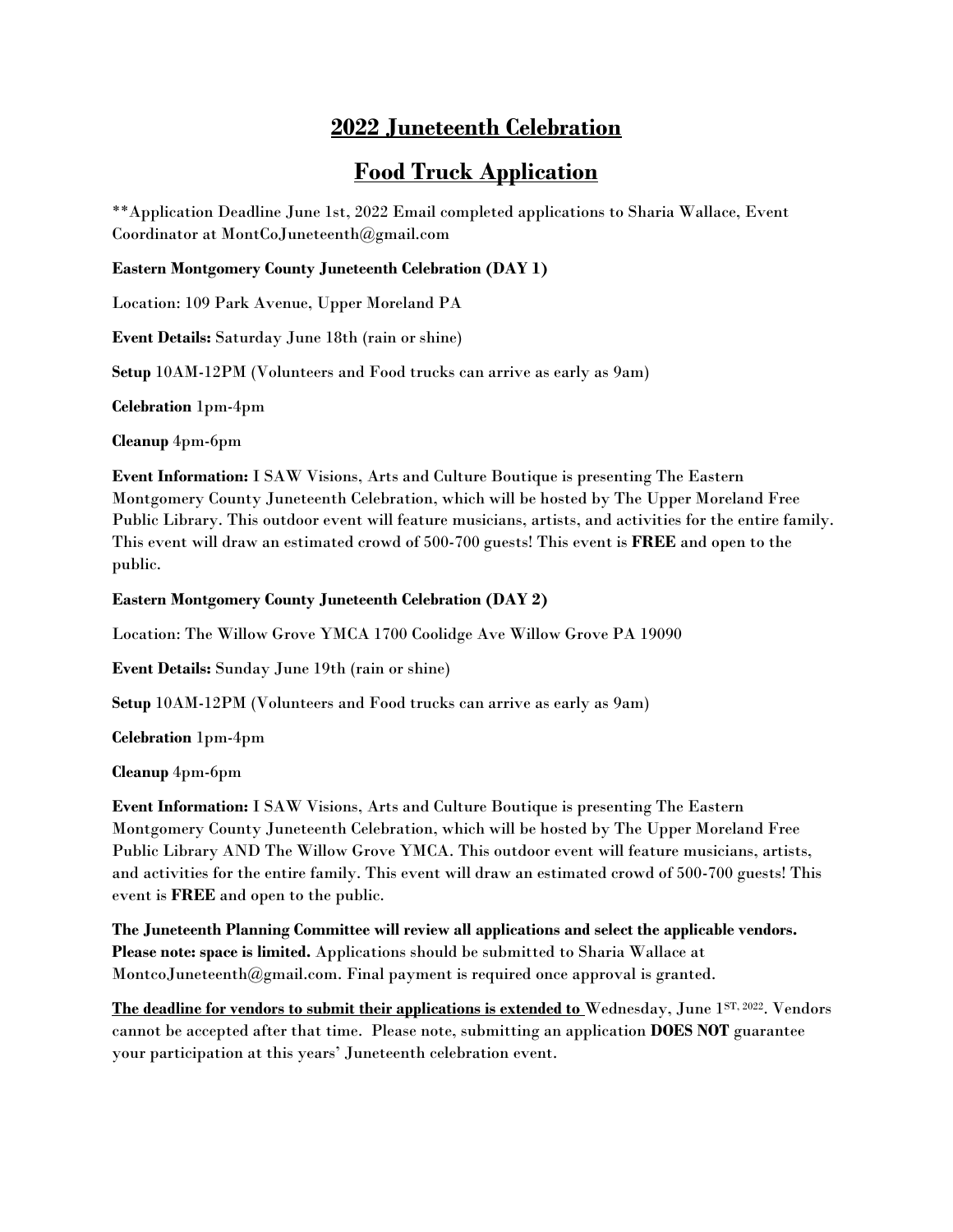**The event organizer, host and related parties DO NOT guarantee your financial success at this event and vendor fees are non-refundable for any reason.** The event takes place outdoors and is rain or shine.

## **PLEASE READ THESE CAREFULLY:**

● **Business Liability Insurance is required, please include proof of with this application.** Please sign and return the Liability Agreement included with this application. Vendors who do not complete the Liability Agreement will not be permitted to operate at Upper Moreland Juneteenth Celebration.

2022 Eastern Montgomery County Juneteenth Celebration

### ● **Vendors must provide proof of valid Montgomery County Health License with this application.**

● **Each vendor is provided with one (1) 20x20 space**; additional space may be available for an additional fee. Vendor provides their own set up, including tent (with weights), tables, chairs, etc.

● Vendor placement is at the discretion of the event committee and will be assigned by June 7th.

● We like attendees to experience a variety of foods, therefore, duplicate vendors will not be accepted. Priority will be given to early applications at the discretion of the Committee.

● **Electric:** We recommend that you bring your own power supply. If you bring your own generator, it should be a generator that produces a noise level between 50-59 db or less. If it is any louder, noise suppression is required. You will need the necessary electrical cords and covers to prevent tripping hazards. Vendors are required to bring their own extension cords and any other necessary items to operate equipment.

● **Parking:** Vendors will be sent instructions on all parking options prior to the event in the confirmation email. All vendors will be directed to a specific parking location.

● **Photos:** Vendors agree to allow event photographers to take pictures and video of booth and products during the event. Photos may be used in future promotional materials.

#### ● **On the day of the event, vendors must be set up no later than 12:00pm**.

#### **Payment Information**

Food Truck Space: \$75

Please make checks payable to The Upper Moreland Free Public, sent to 109 Park Avenue Willow Grove PA 19090. If you would like to pay by credit card, Call I SAW Visions (Sharia Wallace) at 267-393-0344

## **Payment is due within one week of acceptance of your application or your space will not be guaranteed.**

#### **Food Vendors Responsibilities & Requirements**

● Vendors are responsible for their entire booth set up and break down. Please set up between 10:00am - 12:00 pm on Saturday, June 18th.

#### 2022 Eastern Montgomery County Juneteenth Celebration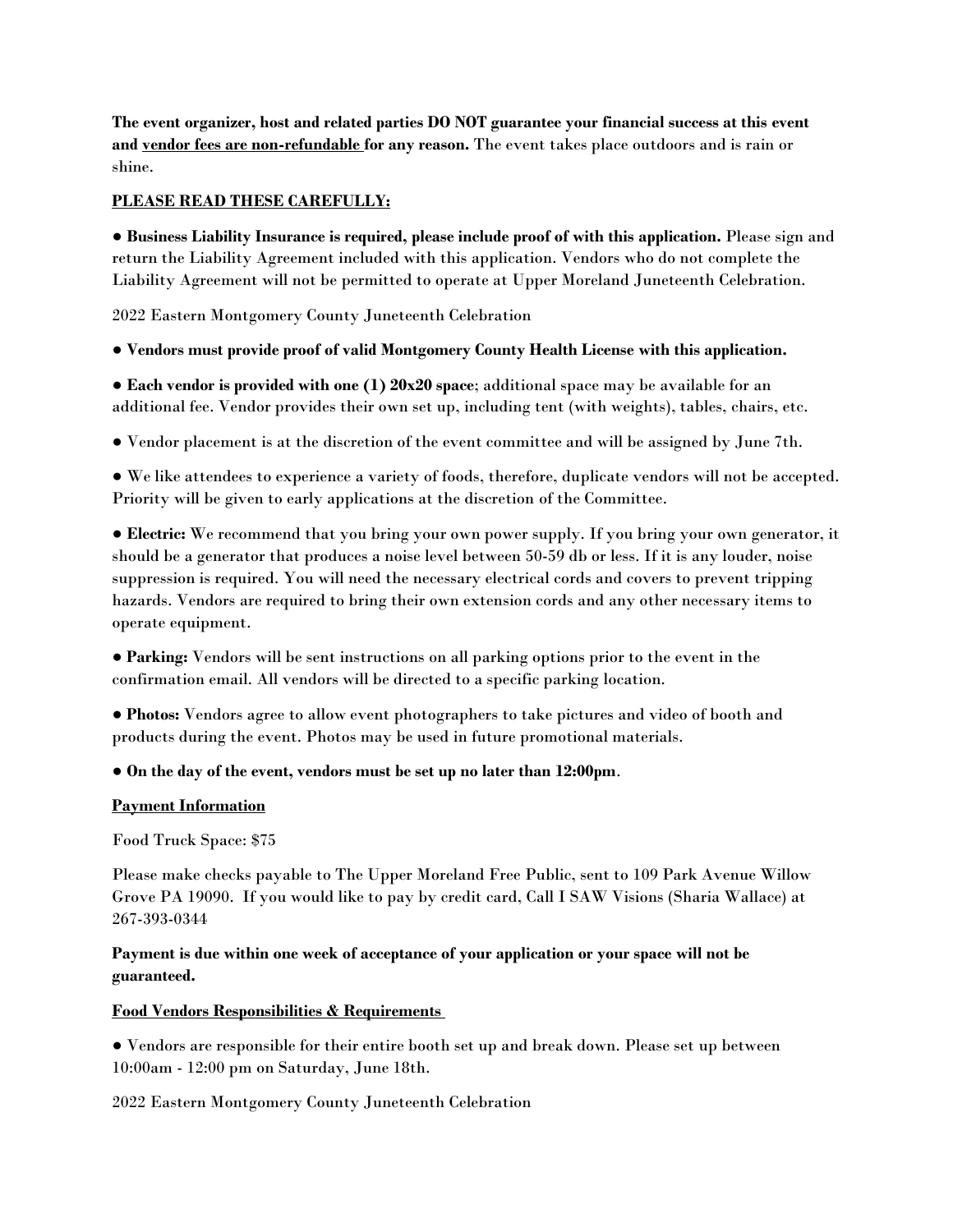● **Vendors are responsible for cleaning up their area at the end of the event.** Please remove all trash from your designated area at the end of the event. Trash and recycling dumpsters will be provided. Do not place your garbage in the small containers meant for guests to use.

● **Each vendor is provided one (1) 20'x20' space**; additional space is an additional fee. All items, equipment and materials MUST fit inside purchased vendor space. No items will be allowed outside of the approved area. Sidewalks, walkways, and throughways must remain clear of items for safety.

● Vendors are responsible for their own signage, including banners, labels and marketing materials (such as menus, flyers, cards, etc.).

● Amplified sound is not permitted in your booth space.

● ALL alcohol beverages are strictly prohibited on the event site.

● **Vendors are required to weight down tents.** Our vendor area is on asphalt so tent stakes are not permitted.

● **Vendors are expected to remain at the event until it ends at 4:00 p.m.** ○ In the event of an emergency that requires your early departure, **any site manager of event staff member can assist you.**

● **Vendors must provide proof of valid Montgomery County Health License and proof of insurance with this application.** Obtaining these licenses does not guarantee acceptance of your application.

● **Cancellation should be submitted in writing ON OR PRIOR TO June 1st, 2022).**

● **Refund Policy: No refunds will be made. In the event that fire, acts of god strikes, or other uncontrollable circumstances force the postponement or cancellation of the eastern Montgomery County Juneteenth Celebration, The Upper Moreland Free Public Library (nor any other entity associated with the event) shall have no liability or obligation to make any refund.**

● **Limited Relationship for Event only: It is understood and agreed by the parties hereto that this Agreement is intended solely as a license agreement, permitting the use by the vendor of the assigned booth area for the time period and purposes stated herein, and this shall not be construed as creating nor is it intended to create any other relationship between the parties. This agreement shall be construed and interpreted according to the laws of the Commonwealth of Pennsylvania.**

2022 Eastern Montgomery County Juneteenth Celebration

● **Vendors must adhere to all Montgomery County COVID-19 protocols in place at the time of the Event.**

#### **Vendor Liability Agreement:**

Vendor, as defined below, wishes to participate as a vendor or associate in The 2022 Eastern Montgomery County Juneteenth Celebration (the "Event"). Vendor agrees to accept all liability and responsibility for any personal injury, property damage, loss, theft or any other harm suffered by myself or others arising from or otherwise incident to my participation in the Event.

\_\_\_\_\_\_\_\_\_\_\_\_\_\_\_\_\_\_\_\_\_\_\_\_\_\_\_\_\_\_\_\_\_\_\_\_\_ on behalf of its heirs, executors, assignees, and/or successors in interest, and on behalf of any employees, contractors, directors, subsidiaries, affiliates or invitees (the "Vendor") hereby agrees to indemnify, hold harmless and release I SAW Visions,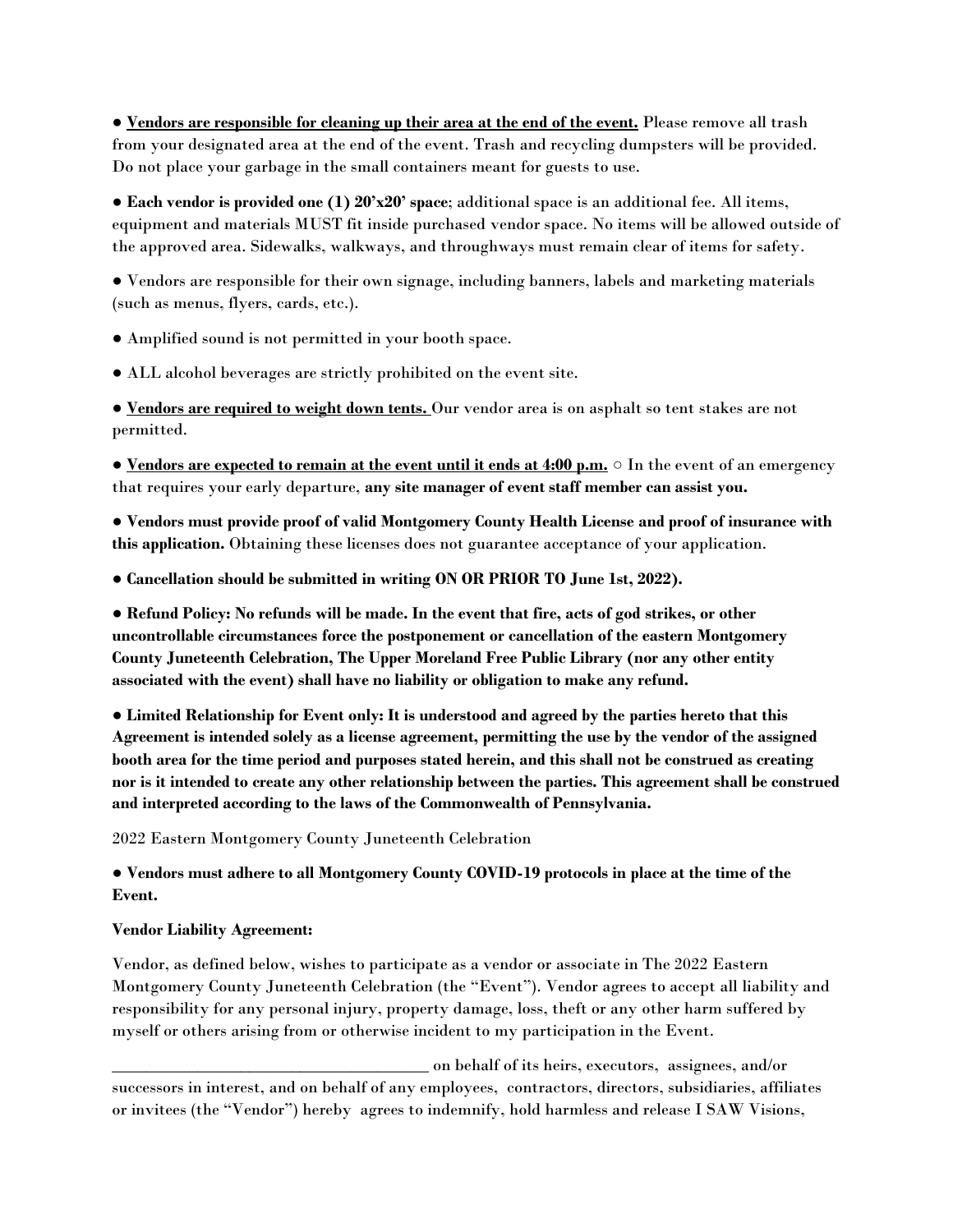United Methodist Church and its officials, directors, employees, agents, volunteers, sponsors, affiliates and subsidiaries from and against all suits, claims, demands and losses including costs, expenses and attorney's fees incurred as a result of any act or omission, negligence or misconduct of the Vendor during the Event or otherwise arising out of this Agreement.

∙ If you have liability insurance check here (\_\_\_\_)

∙ What is the amount of your liability insurance? \_\_\_\_\_\_\_\_\_\_\_\_\_\_ (minimum \$500,000)

∙ Vendor hereby agrees that it shall maintain liability insurance in the amount and type set forth above throughout the term of this Agreement and during the Event.

∙ What is the type of liability insurance?

By signing this Agreement, the Vendor/Participant hereby requests The Eastern Montgomery County Juneteenth Celebration to reserve vendor space at the 2022 Juneteenth Celebration and affirms it has read, understands and agrees to all terms and provisions of this Agreement.

Signed: \_\_\_\_\_\_\_\_\_\_\_\_\_\_\_\_\_\_\_\_\_\_\_\_\_\_\_\_\_\_\_\_\_\_\_\_\_\_\_\_\_\_\_

Date:\_\_\_\_\_\_\_\_\_\_\_\_\_\_\_\_\_\_\_\_\_\_\_\_\_\_\_\_\_\_\_\_\_\_\_\_\_\_\_\_\_\_\_\_\_\_

Print Name: \_\_\_\_\_\_\_\_\_\_\_\_\_\_\_\_\_\_\_\_\_\_\_\_\_\_\_\_\_\_\_\_\_\_\_\_\_\_\_\_\_

2022 Eastern Montgomery County Juneteenth Celebration

**Willow Grove 2022 Juneteenth Celebration Application \*\*Insurance and Montgomery County Health License- Must Attach copy of Certificate with Application\*\*** 

Vendor Information: Food Truck

| Name: |   |  |  |  |  |  | . exactly<br>' vpe or print |
|-------|---|--|--|--|--|--|-----------------------------|
|       | . |  |  |  |  |  |                             |

\_\_\_\_\_\_\_\_\_\_\_\_\_\_\_\_\_\_\_\_\_\_\_\_\_\_\_\_\_\_\_\_\_\_\_\_\_\_\_\_\_\_\_\_\_\_\_\_\_\_\_\_\_\_\_\_\_\_\_\_\_\_ \_\_\_\_\_\_\_\_\_\_\_\_\_\_\_\_\_\_\_\_\_\_

\_\_\_\_\_\_\_\_\_\_\_\_\_\_\_\_\_\_\_\_\_\_\_\_\_\_\_\_\_\_\_\_\_\_\_\_\_\_\_\_\_\_\_\_\_\_\_\_\_\_\_\_\_\_\_\_\_\_\_\_\_\_\_\_\_\_\_\_\_\_\_\_\_\_\_\_\_\_\_\_\_ \_\_\_\_\_\_\_\_\_\_\_\_\_\_\_\_\_\_\_\_\_\_\_\_\_\_\_\_\_\_\_\_\_\_\_\_\_\_\_\_\_\_\_\_\_\_\_\_\_\_\_\_\_\_\_\_\_\_\_\_\_\_\_\_\_\_\_\_\_\_\_\_\_\_\_\_\_\_\_\_\_

\_\_\_ \_\_\_\_\_\_\_\_\_\_\_\_\_\_\_\_\_\_\_\_\_\_\_\_\_\_\_\_\_\_\_\_\_\_\_\_\_\_\_\_\_\_\_\_\_\_\_\_\_\_\_\_\_\_\_\_\_\_\_\_\_\_\_\_\_\_\_\_\_\_\_\_\_\_\_\_\_\_\_\_\_ \_\_\_\_\_\_\_\_\_\_\_\_\_\_\_\_\_\_\_\_\_\_\_\_\_\_\_\_\_\_\_\_\_\_\_\_\_\_\_\_\_\_\_\_\_\_\_\_\_\_\_\_\_\_\_\_\_\_\_\_\_\_\_\_\_\_\_\_\_\_\_\_\_\_\_\_\_\_\_\_\_

as you would like to appear in promotional listings.)

\_\_\_\_\_\_\_\_\_\_\_\_\_\_\_\_\_\_\_\_\_\_\_\_\_\_\_\_\_\_\_\_\_\_\_\_\_\_\_\_\_\_\_\_\_\_\_\_\_\_\_\_\_\_

Mailing Address:

Day of Event Contact Name:\_\_\_\_\_\_\_\_\_\_\_\_\_\_\_\_\_\_\_\_\_\_\_\_\_\_\_\_\_\_\_\_\_\_\_\_\_\_\_\_\_\_\_\_\_\_\_\_\_\_\_\_\_ Phone:

 $Email:$ 

\_\_\_\_\_\_\_\_\_\_\_\_\_\_\_\_\_\_\_\_\_\_\_\_\_\_\_\_\_\_\_\_\_\_\_\_\_\_\_\_\_\_\_\_\_\_\_\_\_\_\_\_\_\_\_\_\_\_\_\_\_\_ Social Media: \_\_\_\_\_\_\_\_\_\_\_\_\_\_\_\_\_\_\_\_\_\_\_\_\_\_\_\_\_\_\_\_\_\_\_\_\_\_\_\_\_\_\_\_\_\_\_\_\_\_\_\_\_\_\_\_\_\_\_\_\_\_\_\_\_ NOTES

\_\_\_\_\_\_\_\_\_\_\_\_\_\_\_\_\_\_\_\_\_\_\_\_\_\_\_\_\_\_\_\_\_\_\_\_\_\_\_\_\_\_\_\_\_\_\_\_\_\_\_\_\_\_\_\_\_\_\_ (Anything you would like

I Saw Visions to consider when assigning your space.)

5. Food Menu Items with Prices: (must represent exact event food and  $_{\text{prices)}}$   $\_\_$